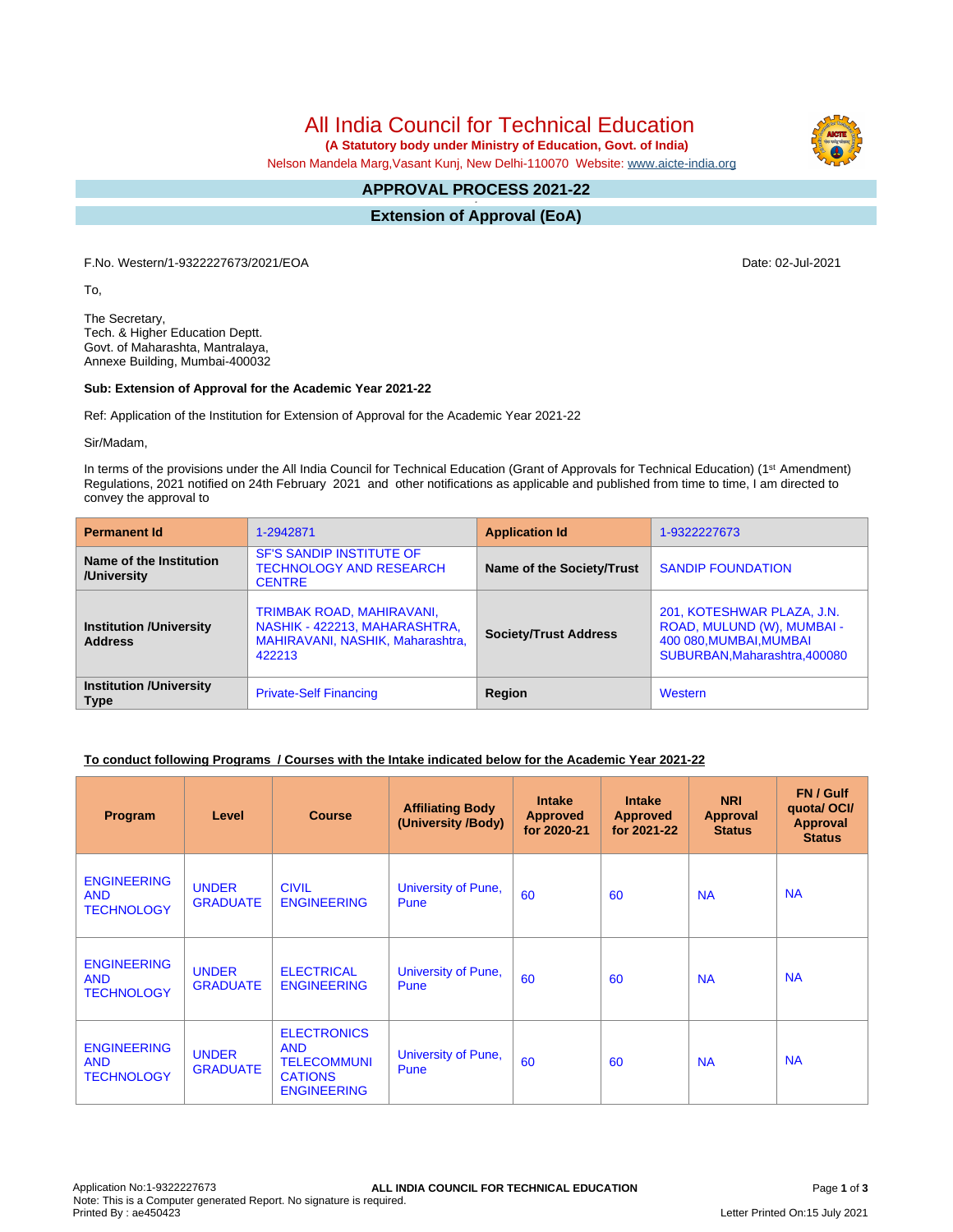| <b>ENGINEERING</b><br><b>AND</b><br><b>TECHNOLOGY</b> | <b>UNDER</b><br><b>GRADUATE</b> | <b>INFORMATION</b><br><b>TECHNOLOGY</b>                                                        | University of Pune,<br>Pune | 60             | 60         | <b>NA</b> | <b>NA</b> |
|-------------------------------------------------------|---------------------------------|------------------------------------------------------------------------------------------------|-----------------------------|----------------|------------|-----------|-----------|
| <b>ENGINEERING</b><br><b>AND</b><br><b>TECHNOLOGY</b> | <b>UNDER</b><br><b>GRADUATE</b> | <b>MECHANICAL</b><br><b>ENGINEERING</b>                                                        | University of Pune,<br>Pune | 120            | 60         | <b>NA</b> | <b>NA</b> |
| <b>MANAGEMENT</b>                                     | <b>POST</b><br><b>GRADUATE</b>  | <b>MBA</b>                                                                                     | University of Pune,<br>Pune | 60             | 60         | <b>NA</b> | <b>NA</b> |
| <b>ENGINEERING</b><br><b>AND</b><br><b>TECHNOLOGY</b> | <b>POST</b><br><b>GRADUATE</b>  | <b>ELECTRONICS</b><br><b>AND</b><br><b>TELECOMMUNI</b><br><b>CATIONS</b><br><b>ENGINEERING</b> | University of Pune,<br>Pune | 18             | 18         | <b>NA</b> | <b>NA</b> |
| <b>ENGINEERING</b><br><b>AND</b><br><b>TECHNOLOGY</b> | <b>POST</b><br><b>GRADUATE</b>  | <b>COMPUTER</b><br><b>ENGINEERING</b>                                                          | University of Pune,<br>Pune | 18             | 18         | <b>NA</b> | <b>NA</b> |
| <b>ENGINEERING</b><br><b>AND</b><br><b>TECHNOLOGY</b> | <b>UNDER</b><br><b>GRADUATE</b> | <b>COMPUTER</b><br><b>ENGINEERING</b>                                                          | University of Pune,<br>Pune | 120            | 120        | <b>NA</b> | <b>NA</b> |
| <b>ENGINEERING</b><br><b>AND</b><br><b>TECHNOLOGY</b> | <b>UNDER</b><br><b>GRADUATE</b> | <b>AUTOMATION</b><br><b>AND ROBOTICS</b>                                                       | University of Pune,<br>Pune | $\overline{0}$ | $60^{#}\%$ | <b>NA</b> | <b>NA</b> |
| <b>ENGINEERING</b><br><b>AND</b><br><b>TECHNOLOGY</b> | <b>UNDER</b><br><b>GRADUATE</b> | <b>ARTIFICIAL</b><br><b>INTELLIGENCE</b><br><b>AND DATA</b><br><b>SCIENCE</b>                  | University of Pune,<br>Pune | $\Omega$       | $60^{#}\%$ | <b>NA</b> | <b>NA</b> |

## Approved New Course(s)

# **It is mandatory to comply with all the essential requirements as given in APH 2021-22 (Appendix 6)**